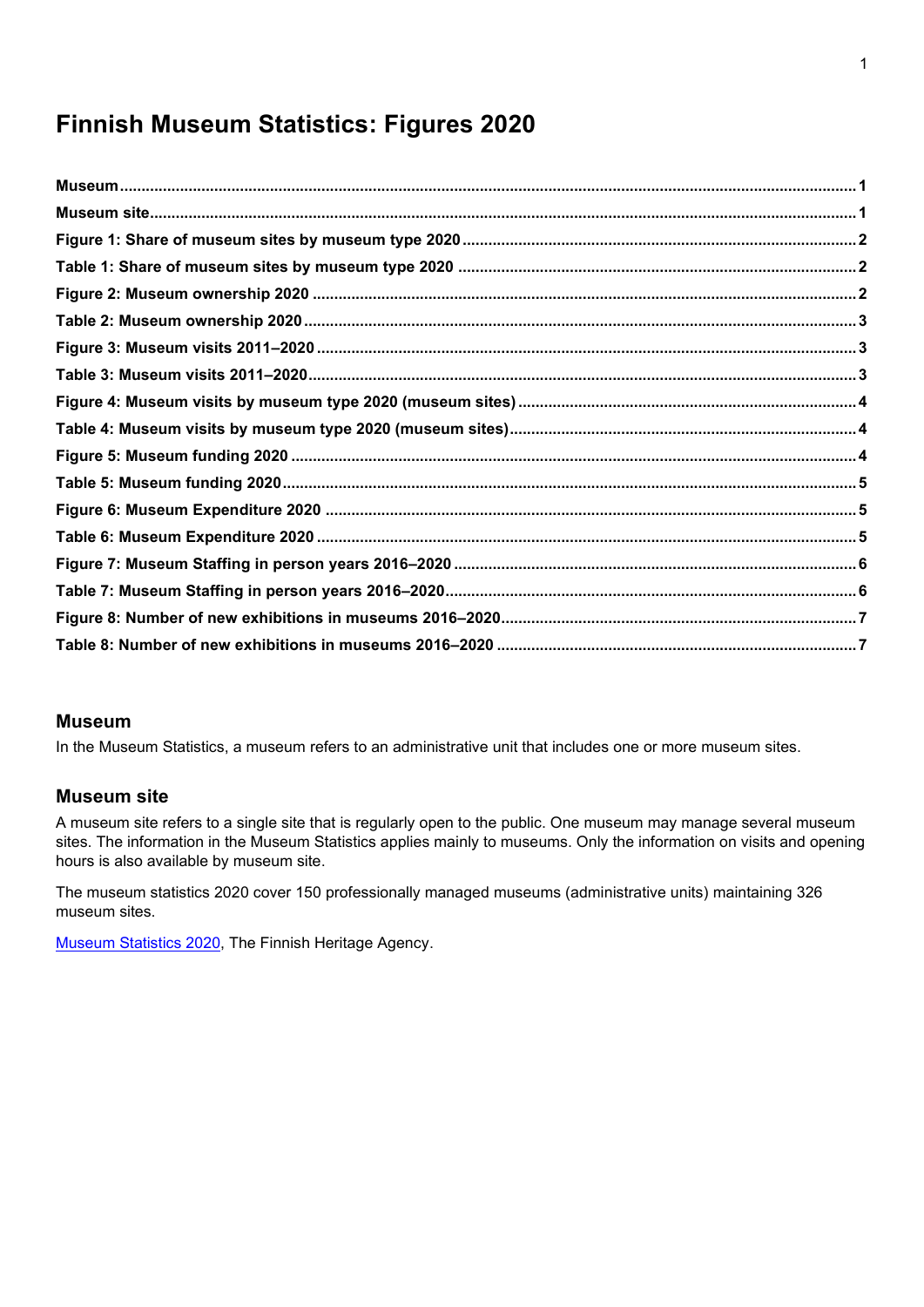

## <span id="page-1-0"></span>**Figure 1: Share of museum sites by museum type 2020**

<span id="page-1-1"></span>**Table 1: Share of museum sites by museum type 2020**

| <b>Museum type</b>                | <b>Museum sites</b> |
|-----------------------------------|---------------------|
| <b>Cultural history museums</b>   | 165                 |
| Art museums                       | 58                  |
| <b>Specialized museums</b>        | 82                  |
| <b>Museums of Natural history</b> | 9                   |
| <b>Combination museums</b>        | 12                  |
| Total                             | 326                 |

### <span id="page-1-2"></span>**Figure 2: Museum ownership 2020**

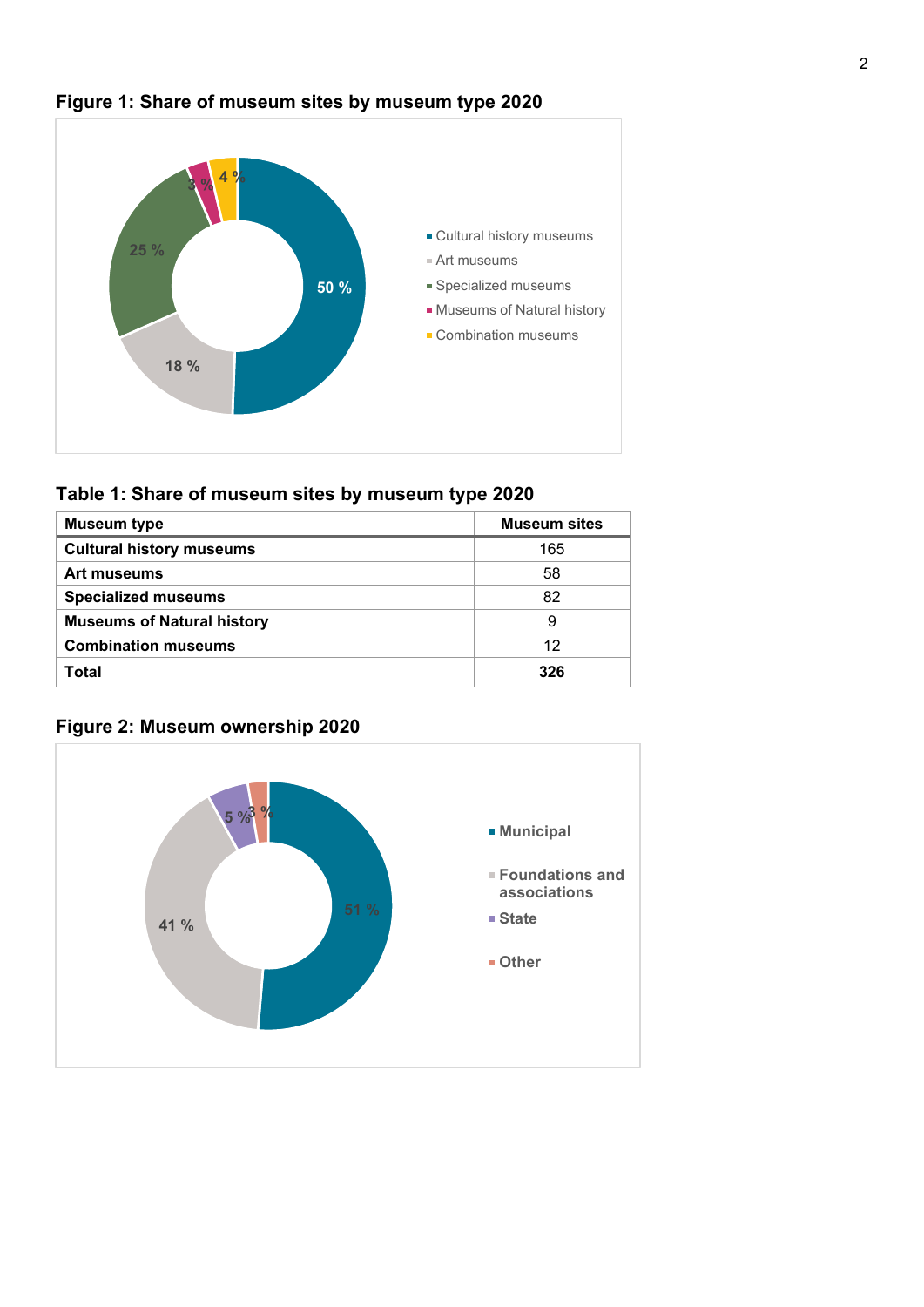#### <span id="page-2-0"></span>**Table 2: Museum ownership 2020**

| Ownership                           | <b>Museums</b> |
|-------------------------------------|----------------|
| <b>Municipal</b>                    | 77             |
| <b>Foundations and associations</b> | 61             |
| <b>State</b>                        | 8              |
| <b>Other</b>                        |                |
| <b>Total</b>                        | 150            |



## <span id="page-2-1"></span>**Figure 3: Museum visits 2011–2020**

#### <span id="page-2-2"></span>**Table 3: Museum visits 2011–2020**

| Year | <b>Paid admissions</b> | <b>Free visits</b> | All museum visits |
|------|------------------------|--------------------|-------------------|
| 2011 | 2 5 2 5 1 8 7          | 2 460 230          | 4 985 417         |
| 2012 | 2 560 461              | 2 693 710          | 5 254 171         |
| 2013 | 2 575 893              | 2875742            | 5451635           |
| 2014 | 2 5 1 7 4 7 5          | 2 9 2 7 9 9 3      | 5445468           |
| 2015 | 2 669 530              | 2 935 844          | 5 605 374         |
| 2016 | 3 243 726              | 3 443 343          | 6 687 069         |
| 2017 | 3 5 3 4 5 7 8          | 3 545 341          | 7 079 919         |
| 2018 | 3 483 325              | 3 644 188          | 7 127 513         |
| 2019 | 3 992 433              | 3 623 800          | 7 616 233         |
| 2020 | 2 713 087              | 1767957            | 4 4 8 1 0 4 4     |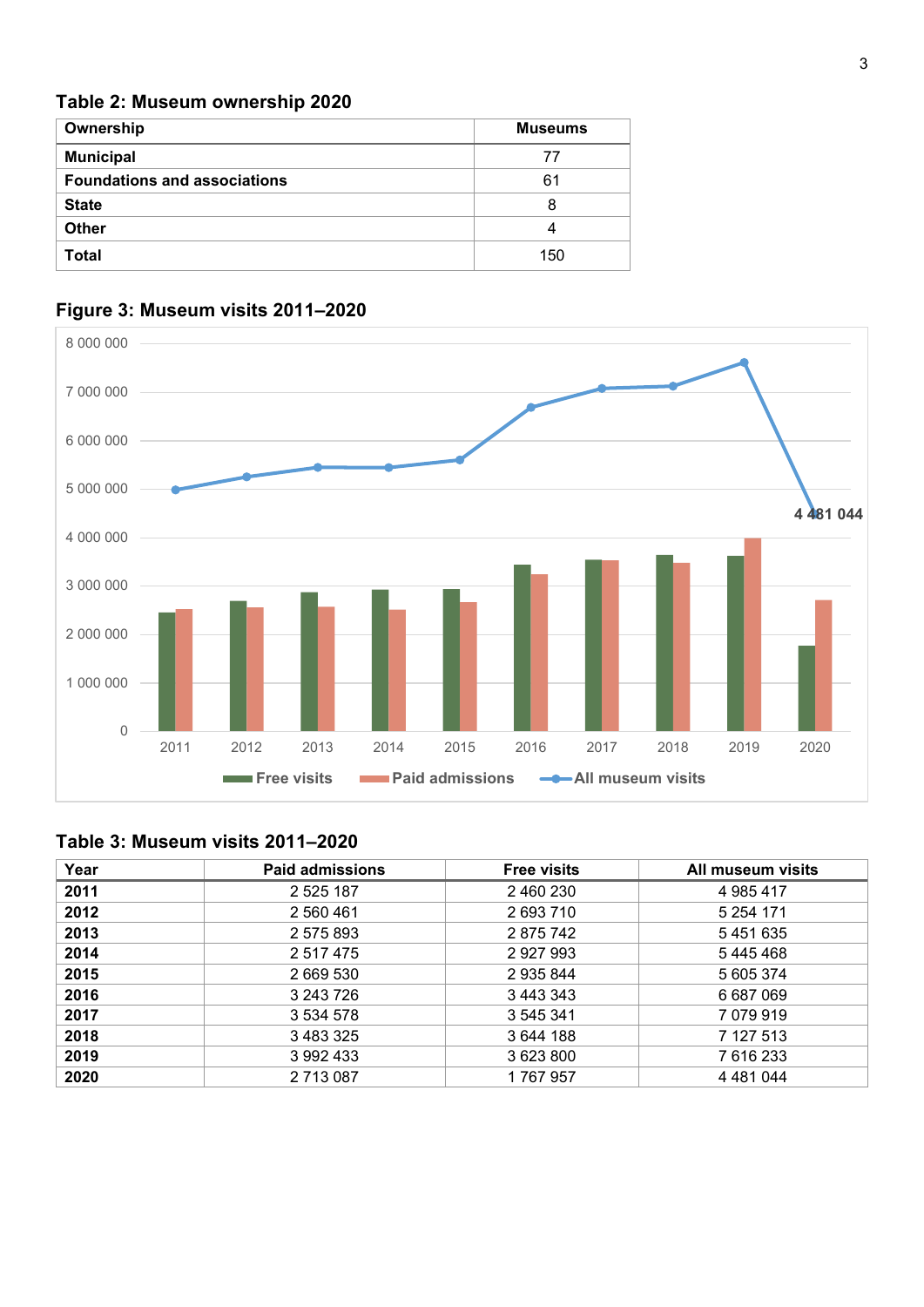

### <span id="page-3-0"></span>**Figure 4: Museum visits by museum type 2020 (museum sites)**

#### <span id="page-3-1"></span>**Table 4: Museum visits by museum type 2020 (museum sites)**

| Museum visits by museum type 2020<br>(museum sites) | <b>Visits</b> |
|-----------------------------------------------------|---------------|
| <b>Cultural history museums</b>                     | 1 590 459     |
| Art museums                                         | 1 349 489     |
| <b>Specialized museums</b>                          | 1 260 983     |
| <b>Museums of Natural history</b>                   | 125 918       |
| <b>Combination museums</b>                          | 154 195       |
| Total                                               | 4 4 8 1 0 4 4 |



### <span id="page-3-2"></span>**Figure 5: Museum funding 2020**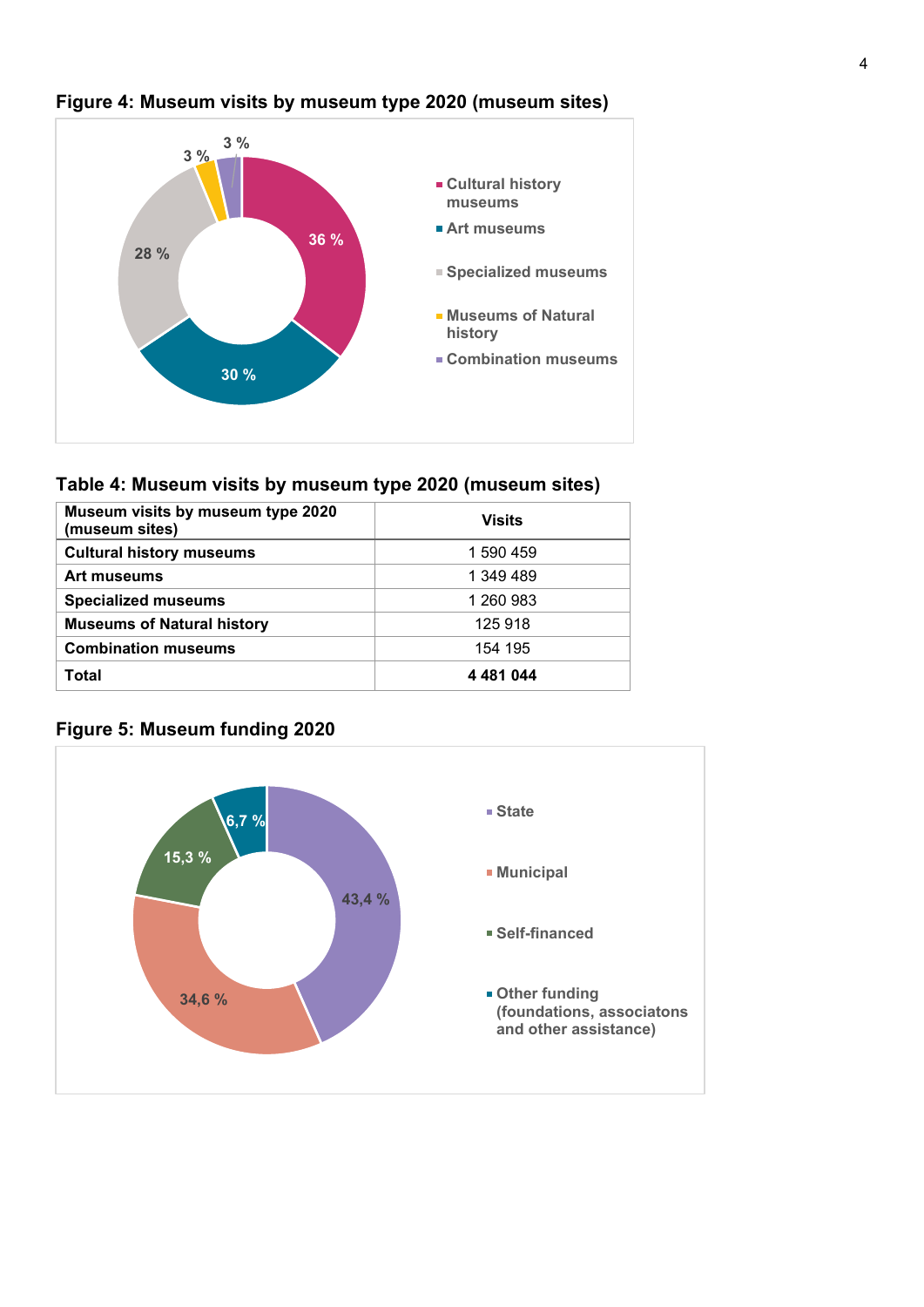## <span id="page-4-0"></span>**Table 5: Museum funding 2020**

| <b>Museum funding 2020</b>                                       | <b>Euros</b> |
|------------------------------------------------------------------|--------------|
| <b>State</b>                                                     | 113 485 591  |
| <b>Municipal</b>                                                 | 90 624 658   |
| Self-financed                                                    | 40 066 698   |
| Other funding (foundations, associatons and<br>other assistance) | 17 421 382   |
| Total                                                            | 261 598 330  |

## <span id="page-4-1"></span>**Figure 6: Museum Expenditure 2020**



## <span id="page-4-2"></span>**Table 6: Museum Expenditure 2020**

| Museum expenditure 2020       | <b>Euros</b> |
|-------------------------------|--------------|
| <b>Salaries</b>               | 113 845 812  |
| <b>Premises</b>               | 90 134 188   |
| <b>Other expenditure</b>      | 53 537 626   |
| <b>Collection acquisition</b> | 4 080 704    |
| Total                         | 261 598 330  |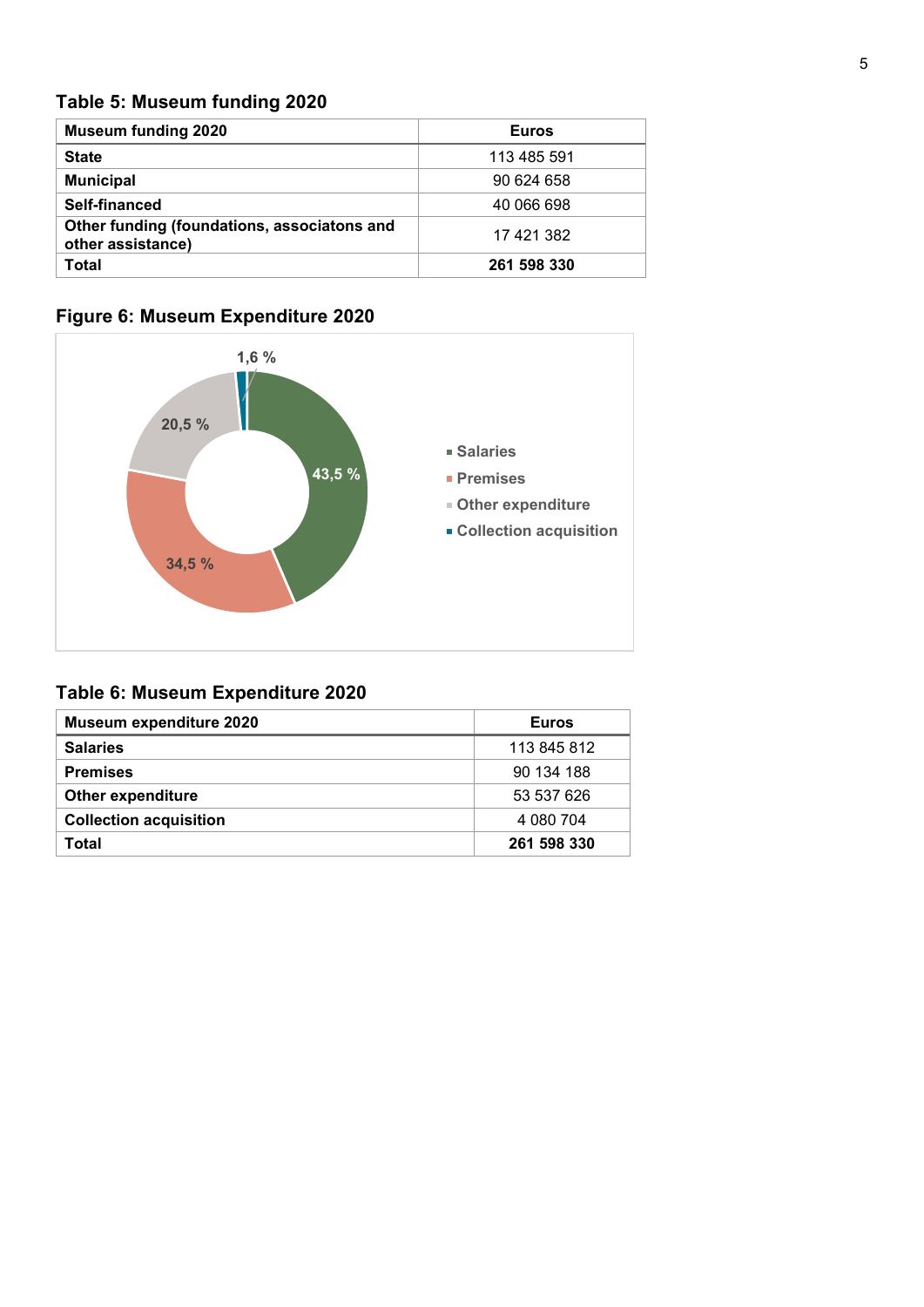

### <span id="page-5-0"></span>**Figure 7: Museum Staffing in person years 2016–2020**

#### <span id="page-5-1"></span>**Table 7: Museum Staffing in person years 2016–2020**

| Year | <b>Total person years</b> | <b>Permanent, full-</b><br>time personnel | Fixed-term, full-<br>time personnel | Part-time personnel<br>and workers paid by<br>the hour |
|------|---------------------------|-------------------------------------------|-------------------------------------|--------------------------------------------------------|
| 2016 | 2630                      | 1861                                      | 511                                 | 258                                                    |
| 2017 | 2551                      | 1861                                      | 448                                 | 243                                                    |
| 2018 | 2520                      | 1856                                      | 366                                 | 298                                                    |
| 2019 | 2578                      | 1952                                      | 358                                 | 267                                                    |
| 2020 | 2551                      | 1943                                      | 359                                 | 248                                                    |